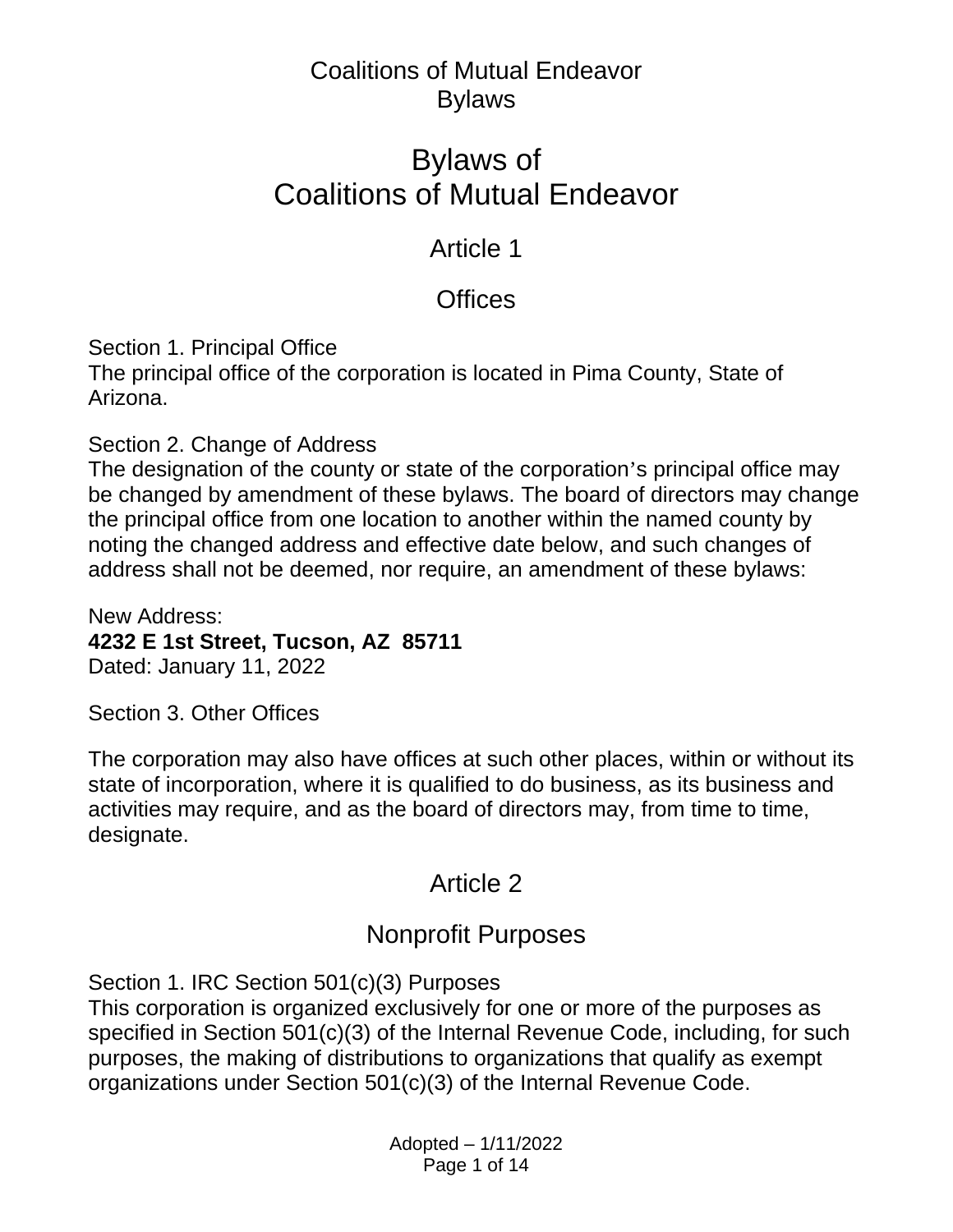Section 2. Specific Objectives and Purposes

The specific objectives and purposes of this corporation shall be: To educate the public and social, economic and political leaders on the benefits of working together for publicly beneficial ends. To Save Our Planet.

## Article 3 and 2008 and 2008 and 2008 and 2008 and 2008 and 2008 and 2008 and 2008 and 2008 and 2008 and 2008 a

# **Directors Directors**

Section 1. Number

The corporation shall have at least three directors and collectively they shall be known as the board of directors.

This number may be changed with a majority vote of the existing directors at any meeting of the board where a quorum is present but shall not decrease below 2 directors.

Section 2. Qualifications **Section 2. Qualifications** 

Directors shall be of the age of majority in this state. Other qualifications for directors of this corporation shall be an honest desire to fulfill the mission of this corporation.

#### Section 3. Powers **Section 3.** Powers **Section** 3. Powers **Section** 3. Powers **Section** 3.

Subject to the provisions of the laws of this state and any limitations in the articles of incorporation and these bylaws relating to action required or permitted to be taken or approved by the members, if any, of this corporation, the activities and affairs of this corporation shall be conducted and all corporate powers shall be exercised by or under the direction of the board of directors.

#### Section 4. Duties **Section 4.** Duties **Section 4.** Duties **Section 4.** Duties **Section 4.** Duties **Section 4.** Duties **Section 4.** Duties **Section 4.** Duties **Section 4.** Duties **Section 4.** Duties **Section 4.** Duties **Sec**

It shall be the duty of the directors to:

a. Perform any and all duties imposed on them collectively or individually by law, by the articles of incorporation, or by these bylaws;

b. Appoint and remove, employ and discharge, and, except as otherwise provided in these bylaws, prescribe the duties and fix the compensation, if any, of all officers, agents, and employees of the corporation;

c. Supervise all officers, agents, and employees of the corporation to assure that their duties are performed properly;

d. Meet at such times and places as required by these bylaws;

e. Register their addresses with the secretary of the corporation, and notices of meetings mailed or telegraphed to them at such addresses shall be valid notices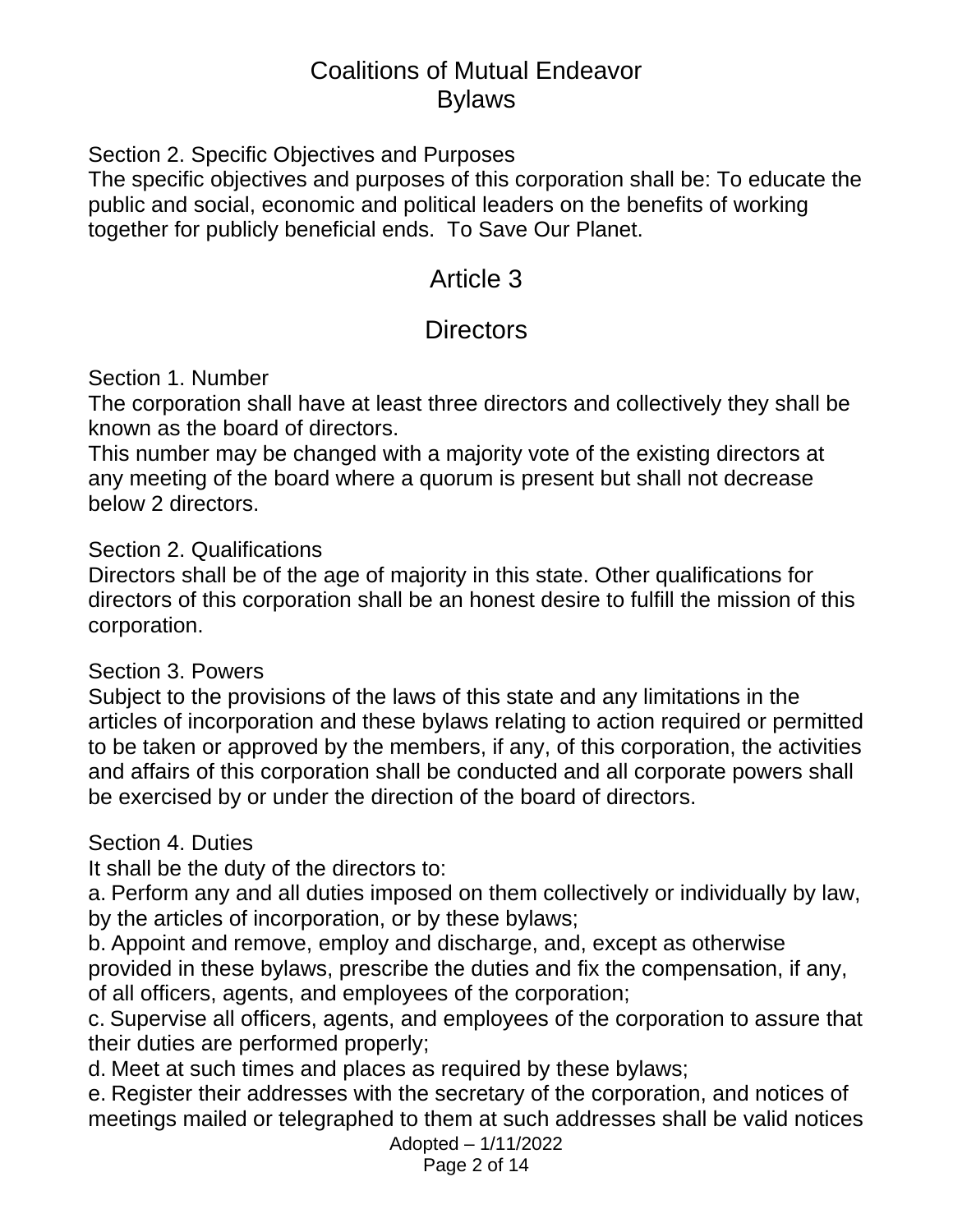thereof. The contract of the contract of the contract of the contract of the contract of the contract of the contract of the contract of the contract of the contract of the contract of the contract of the contract of the c

Section 5. Term of Office

Each director shall hold office for a two year term or until his or her successor is elected and qualifies.

Board members may be re-elected to serve additional terms.

### Section 6. Compensation

Directors shall serve without compensation except that a reasonable fee may be paid to directors for attending regular and special meetings of the board. In addition, they shall be allowed reasonable advancement or reimbursement of expenses incurred in the performance of their duties. Any payments to directors shall be approved in advance in accordance with this corporation's conflict of interest policy, as set forth in Article 9 of these bylaws.

#### Section 7. Place of Meetings

Meetings shall be held at the principal office of the corporation or by on-line meetings unless otherwise provided by the board or at such other place as may be designated from time to time by resolution of the board of directors.

#### Section 8. Meetings

Meetings of directors shall be held as required and each meeting shall include the scheduling of the next meeting at a date and time decided upon by a consensus of the Directors.

There shall be at least four (4) meetings of the board of directors per calendar year.

As this corporation makes no provision for members, then, directors shall be elected by the board of directors as necessary. Voting for the election of directors shall be by verbal vote or written, hidden ballots. Each director shall cast one vote per candidate, and may vote for as many candidates as the number of candidates to be elected to the board. The candidates receiving the highest number of votes up to the number of directors to be elected shall be elected to serve on the board.

### Section 9. Special Meetings

Special meetings of the board of directors may be called by the chairperson of the board, the Chair, the vice Chair (if any), the secretary, by any two directors, or, if different, by the persons specifically authorized under the laws of this state to call special meetings of the board. Such meetings shall be held at the principal office of the corporation or, if different, at the place designated by the

> Adopted – 1/11/2022 Page 3 of 14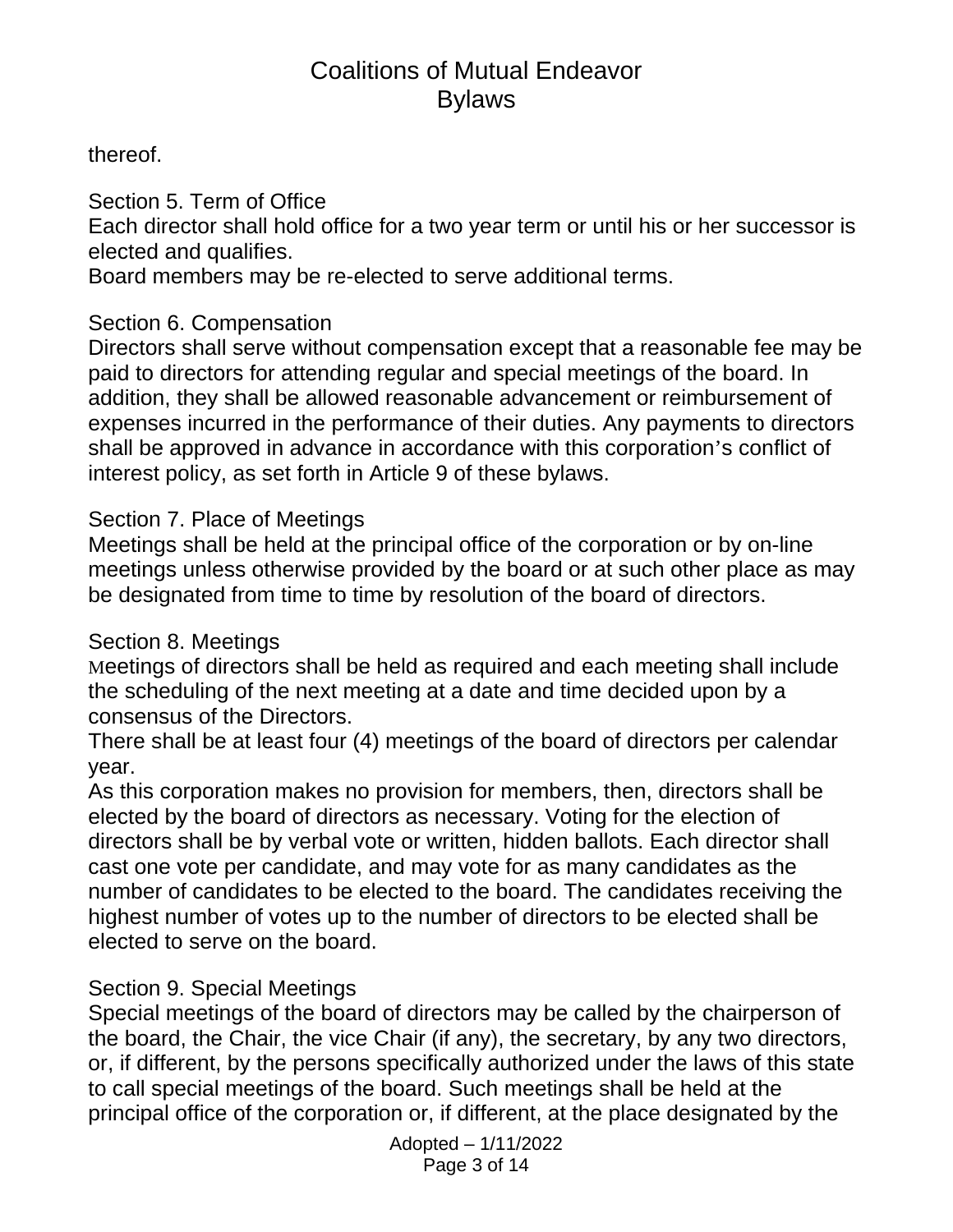person or persons calling the special meeting.

Section 10. Notice of Meetings

Unless otherwise provided by the articles of incorporation, these bylaws, or provisions of law, the following provisions shall govern the giving of notice for meetings of the board of directors:

a. Regular Meetings. No notice need be given of any regular meeting of the board of directors.

b. Special Meetings. At least one week prior notice shall be given by the secretary of the corporation to each director of each special meeting of the board. Such notice may be oral or written, may be given personally, by email, by first class mail, by telephone or by facsimile machine, and shall state the place, date, and time of the meeting and the matters proposed to be acted upon at the meeting. In the case of facsimile notification, the director to be contacted shall acknowledge personal receipt of the facsimile notice by a return email, message or telephone call within twenty-four hours of the first facsimile transmission. c. Waiver of Notice. Whenever any notice of a meeting is required to be given to any director of this corporation under provisions of the articles of incorporation, these bylaws, or the law of this state, a waiver of notice in writing signed by the director, whether before or after the time of the meeting, shall be equivalent to the giving of such notice.

#### Section 11. Quorum for Meetings

A quorum shall consist of 2/3 of the members of the board of directors. Except as otherwise provided under the articles of incorporation, these bylaws, or provisions of law, no business shall be considered by the board at any meeting at which the required quorum is not present, and the only motion that the chair shall entertain at such meeting is a motion to adjourn.

#### Section 12. Majority Action as Board Action

Every act or decision done or made by a majority of the directors present at a meeting duly held at which a quorum is present is the act of the board of directors, unless the articles of incorporation, these bylaws, or provisions of law require a greater percentage or different voting rules for approval of a matter by the board. The board of the state of the state of the state of the state of the state of the state of the state of the state of the state of the state of the state of the state of the state of the state of the state of the

In every case, the board will strive for consensus during its deliberations.

Section 13. Conduct of Meetings

Meetings of the board of directors shall be presided over by the chairperson of the board, or, if no such person has been so designated, or in his or her

Adopted – 1/11/2022 Page 4 of 14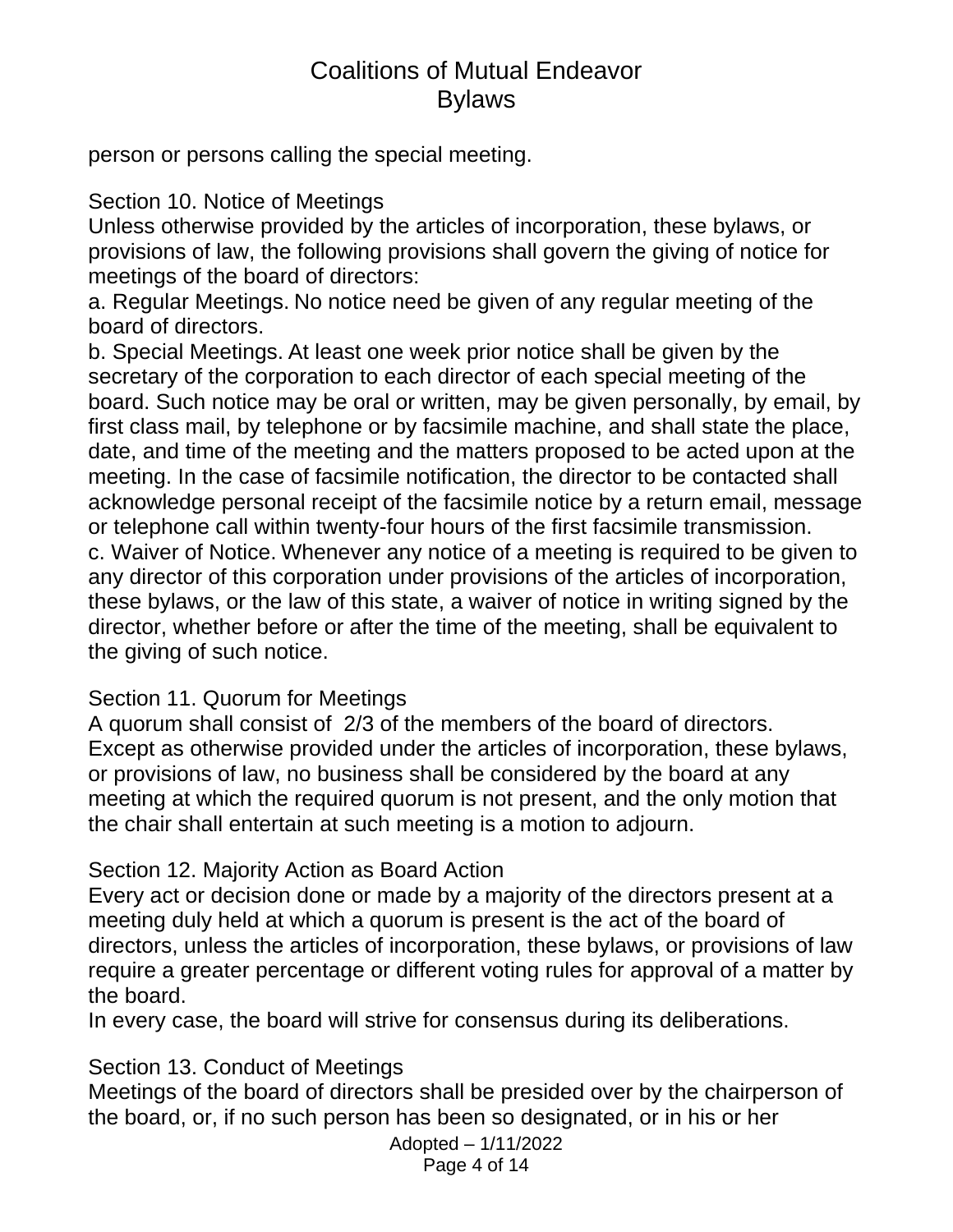absence, the Chair of the corporation, or in his or her absence, by the vice Chair of the corporation (if any), or in the absence of each of these persons, by a chairperson chosen by a majority of the directors present at the meeting. The secretary of the corporation shall act as secretary of all meetings of the board, provided that, in his or her absence, the presiding officer shall appoint another person to act as secretary of the meeting.

Meetings shall be governed by a Consensus Process, insofar as such rules are not inconsistent with or in conflict with the articles of incorporation, these bylaws, or with provisions of law.

Section 14. Vacancies

Vacancies on the board of directors shall exist (1) on the death, resignation, or removal of any director, and (2) whenever the number of authorized directors is increased.

Any director may resign effective upon giving written notice to the chairperson of the board, the Chair, the secretary, or the board of directors, unless the notice specifies a later time for the effectiveness of such resignation. No director may resign if the corporation would then be left without a duly elected director or directors in charge of its affairs, except upon notice to the Office of the Attorney General or other appropriate agency of this state. Directors may be removed from office, with or without cause, as permitted by and in accordance with the laws of this state.

Unless otherwise prohibited by the articles of incorporation, these bylaws, or provisions of law, vacancies on the board may be filled by approval of the board of directors. If the number of directors then in office is less than a quorum, a vacancy on the board may be filled by approval of a majority of the directors then in office or by a sole remaining director. A person elected to fill a vacancy on the board shall hold office until the next election of the board of directors or until his or her death, resignation, or removal from office.

#### Section 15. Nonliability of Directors

The directors shall not be personally liable for the debts, liabilities, or other obligations of the corporation.

Section 16. Indemnification by Corporation of Directors and Officers The directors and officers of the corporation shall be indemnified by the corporation to the fullest extent permissible under the laws of this state.

Section 17. Insurance for Corporate Agents Except as may be otherwise provided under provisions of law, the board of

Adopted – 1/11/2022 Page 5 of 14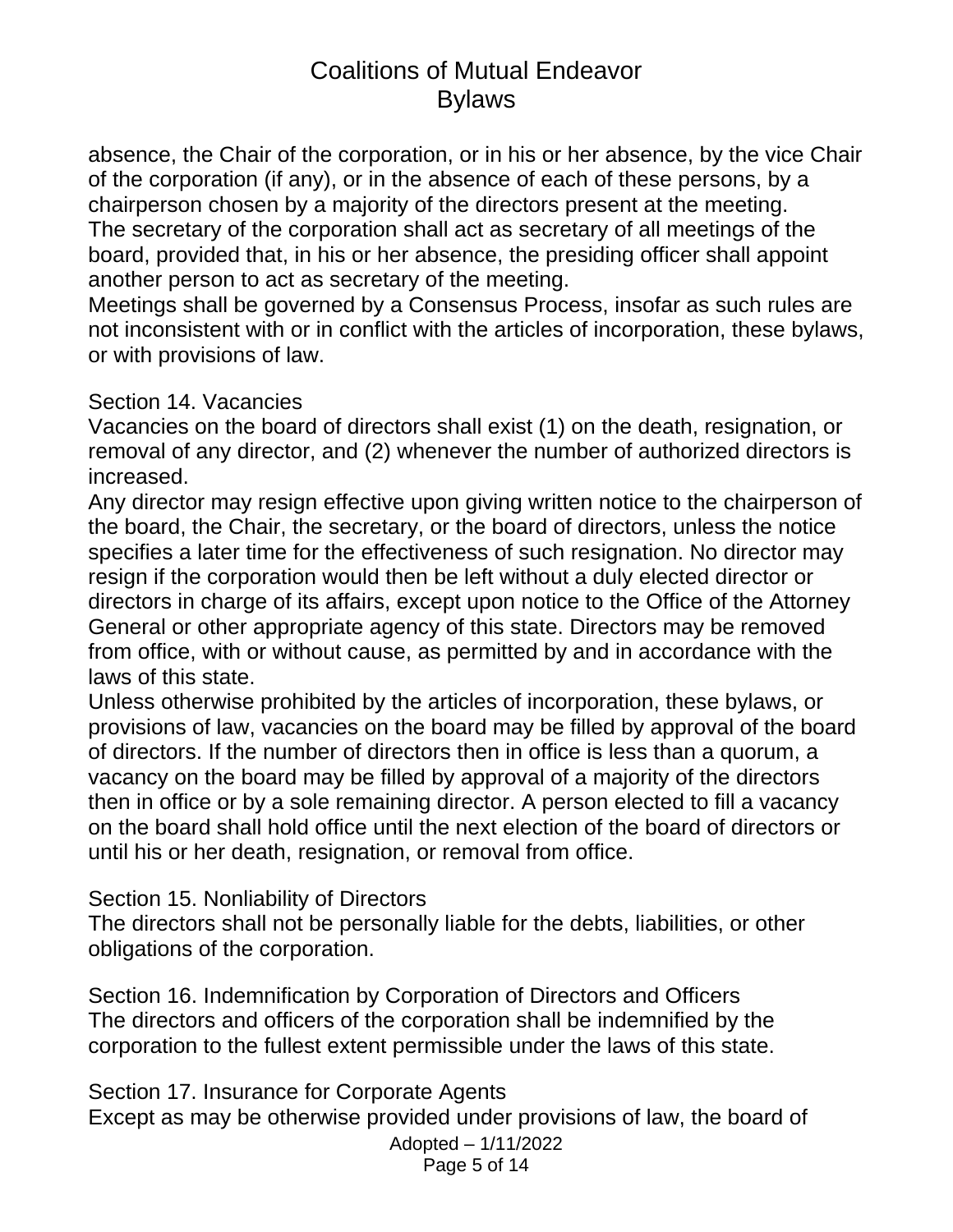directors may adopt a resolution authorizing the purchase and maintenance of insurance on behalf of any agent of the corporation (including a director, officer, employee, or other agent of the corporation) against liabilities asserted against or incurred by the agent in such capacity or arising out of the agent's status as such, whether or not the corporation would have the power to indemnify the agent against such liability under the articles of incorporation, these bylaws, or provisions of law.

### Article 4

### Officers **Officers Contract Contract Contract Contract Contract Contract Contract Contract Contract Contract Contract Contract Contract Contract Contract Contract Contract Contract Contract Contract Contract Contract Con**

Section 1. Designation of Officers

The officers of the corporation shall be a Chair, a secretary, and a treasurer. The corporation may also have a chairperson of the board, one or more vice Chairs, assistant secretaries, assistant treasurers, and other such officers with such titles as may be determined from time to time by the board of directors.

Section 2. Qualifications **Section 2. Qualifications** 

Any person may serve as officer of this corporation.

#### Section 3. Election and Term of Office

Officers shall be elected by the board of directors, at any time, and each officer shall hold office until he or she resigns or is removed or is otherwise disqualified to serve, or until his or her successor shall be elected and qualified, whichever occurs first.

#### Section 4. Removal and Resignation

Any officer may be removed, either with or without cause, by the board of directors, at any time. Any officer may resign at any time by giving written notice to the board of directors or to the Chair or secretary of the corporation. Any such resignation shall take effect at the date of receipt of such notice or at any later date specified therein, and, unless otherwise specified therein, the acceptance of such resignation shall not be necessary to make it effective. The above provisions of this section shall be superseded by any conflicting terms of a contract that has been approved or ratified by the board of directors relating to the employment of any officer of the corporation.

#### Section 5. Vacancies

Any vacancy caused by the death, resignation, removal, disqualification, or

Adopted – 1/11/2022 Page 6 of 14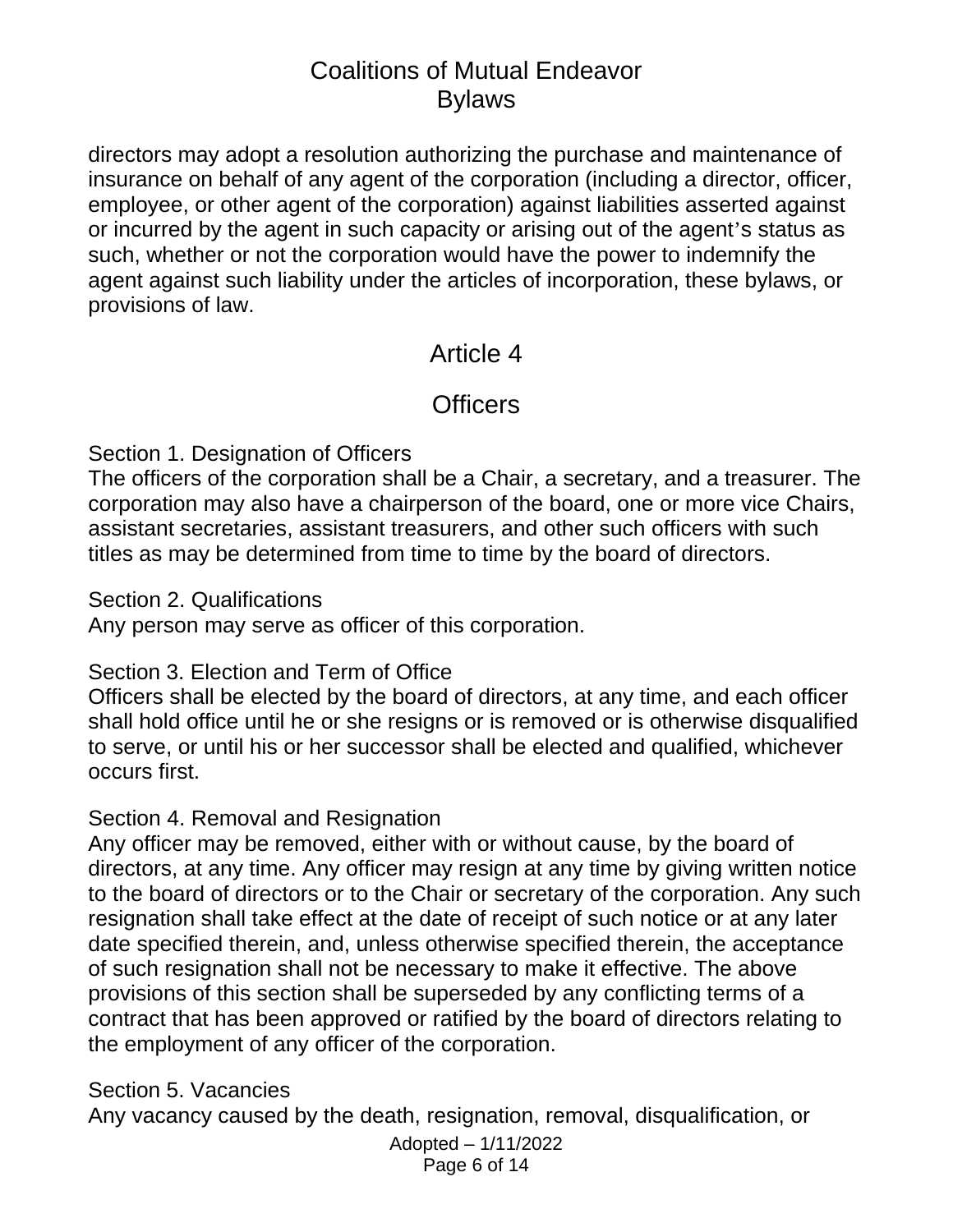otherwise, of any officer shall be filled by the board of directors. In the event of a vacancy in any office other than that of Chair, such vacancy may be filled temporarily by appointment by the Chair until such time as the board shall fill the vacancy. Vacancies occurring in offices of officers appointed at the discretion of the board may or may not be filled as the board shall determine.

#### Section 6. Duties of Chair

The Chair shall be the chief executive officer of the corporation and shall, subject to the control of the board of directors, supervise and control the affairs of the corporation and the activities of the officers. He or she shall perform all duties incident to his or her office and such other duties as may be required by law, by the articles of incorporation, or by these bylaws, or which may be prescribed from time to time by the board of directors.

Unless another person is specifically appointed as chairperson of the board of directors, the Chair shall preside at all meetings of the board of directors and, if this corporation has members, at all meetings of the members. Except as otherwise expressly provided by law, by the articles of incorporation, or by these bylaws, he or she shall, in the name of the corporation, execute such deeds, mortgages, bonds, contracts, checks, or other instruments that may from time to time be authorized by the board of directors.

#### Section 8. Duties of Secretary

The secretary shall:

Certify and keep at the principal office of the corporation the original, or a copy, of these bylaws as amended or otherwise altered to date.

Keep at the principal office of the corporation or at such other place as the board may determine, a book of minutes of all meetings of the directors, and, if applicable, meetings of committees of directors and of members, recording therein the time and place of holding, whether regular or special, how called, how notice thereof was given, the names of those present or represented at the meeting, and the proceedings thereof.

Ensure that the minutes of meetings of the corporation, any written consents approving action taken without a meeting, and any supporting documents pertaining to meetings, minutes, and consents shall be contemporaneously recorded in the corporate records of this corporation. "Contemporaneously" in this context means that the minutes, consents, and supporting documents shall be recorded in the records of this corporation by the later of (1) the next meeting of the board, committee, membership, or other body for which the minutes, consents, or supporting documents are being recorded, or (2) sixty (60) days

Adopted – 1/11/2022 Page 7 of 14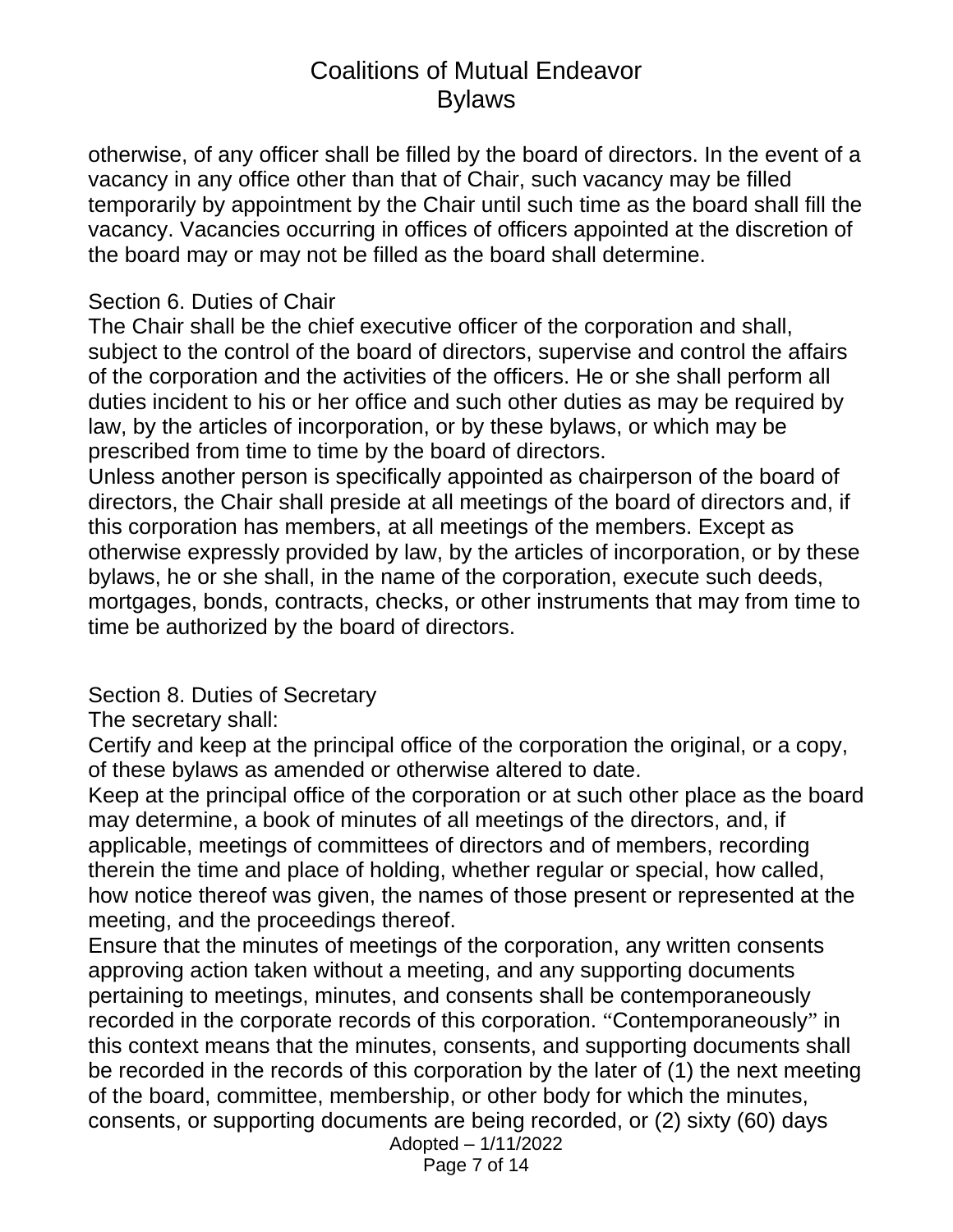after the date of the meeting or written consent.

See that all notices are duly given in accordance with the provisions of these bylaws or as required by law.

Be custodian of the records and of the seal of the corporation and affix the seal, as authorized by law or the provisions of these bylaws, to duly executed documents of the corporation.

Keep at the principal office of the corporation a membership book containing the name and address of each and any members, and, in the case where any membership has been terminated, he or she shall record such fact in the membership book together with the date on which such membership ceased. Exhibit at all reasonable times to any director of the corporation, or to his or her agent or attorney, on request therefor, the bylaws, the membership book, and the minutes of the proceedings of the directors of the corporation.

In general, perform all duties incident to the office of secretary and such other duties as may be required by law, by the articles of incorporation, or by these bylaws, or which may be assigned to him or her from time to time by the board of directors. The contract of the contract of the contract of the contract of the contract of the contract of the contract of the contract of the contract of the contract of the contract of the contract of the contract of

Section 9. Duties of Treasurer

The treasurer shall:

Have charge and custody of, and be responsible for, all funds and securities of the corporation, and deposit all such funds in the name of the corporation in such banks, trust companies, or other depositories as shall be selected by the board of directors.

Receive, and give receipt for, monies due and payable to the corporation from any source whatsoever.

Disburse, or cause to be disbursed, the funds of the corporation as may be directed by the board of directors, taking proper vouchers for such disbursements.

Keep and maintain adequate and correct accounts of the corporation's properties and business transactions, including accounts of its assets, liabilities, receipts, disbursements, gains, and losses.

Exhibit at all reasonable times the books of account and financial records to any director of the corporation, or to his or her agent or attorney, on request therefor. Render to the Chair and directors, whenever requested, an account of any or all of his or her transactions as treasurer and of the financial condition of the corporation.

Prepare, or cause to be prepared, and certify, or cause to be certified, the financial statements to be included in any required reports.

> Adopted – 1/11/2022 Page 8 of 14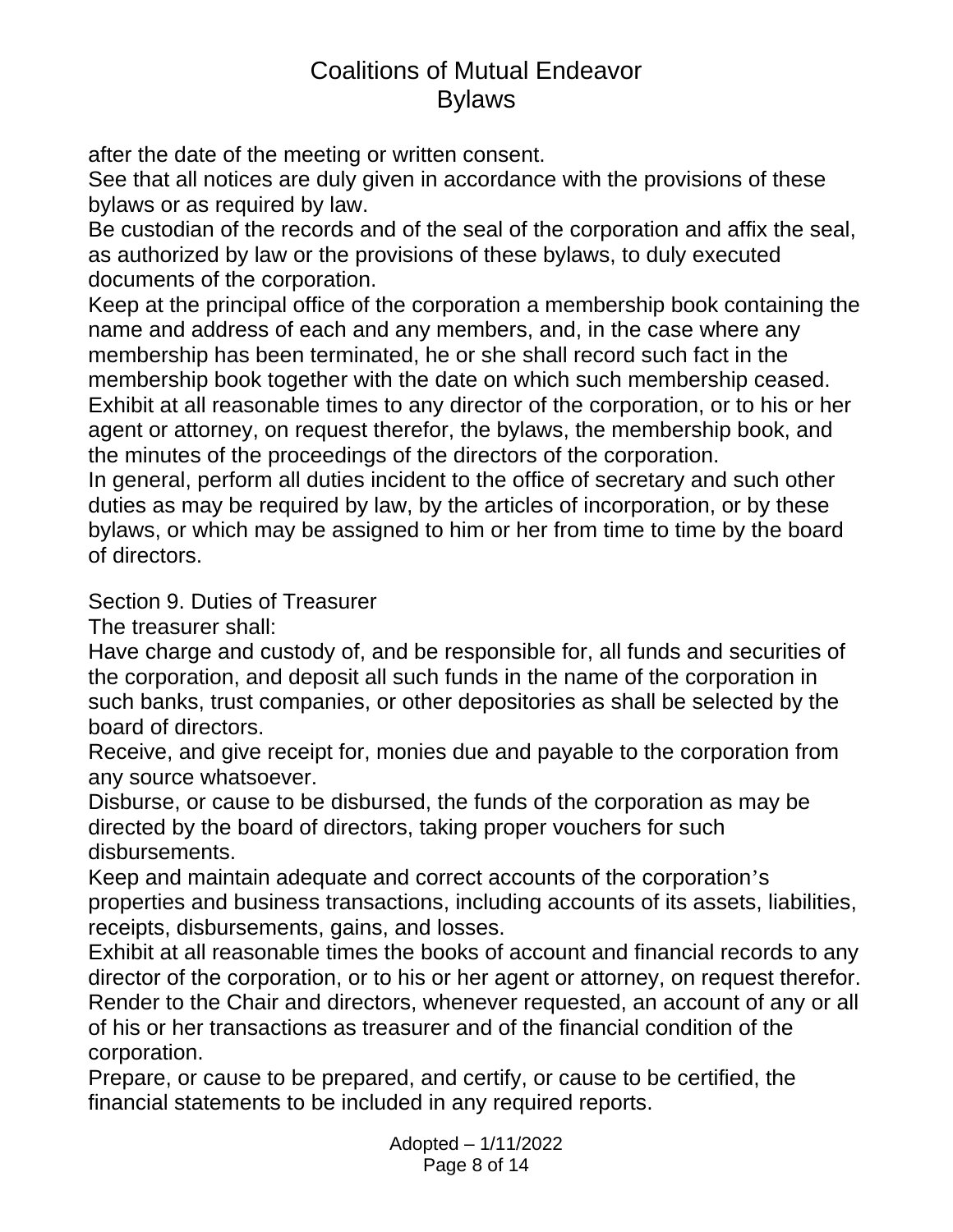In general, perform all duties incident to the office of treasurer and such other duties as may be required by law, by the articles of incorporation of the corporation, or by these bylaws, or which may be assigned to him or her from time to time by the board of directors.

#### Section 10. Compensation

The salaries of the officers, if any, shall be fixed from time to time by resolution of the board of directors. In all cases, any salaries received by officers of this corporation shall be reasonable and given in return for services actually rendered to or for the corporation. All officer salaries shall be approved in advance in accordance with this corporation's conflict of interest policy, as set forth in Article 9 of these bylaws.

# Article 5 and 2008 and 2008 and 2008 and 2008 and 2008 and 2008 and 2008 and 2008 and 2008 and 2008 and 2008 a

# Committees

#### Section 1. Executive Committee

The board of directors may, by a majority vote of its members, designate an Executive Committee consisting of three board members and may delegate to such committee the powers and authority of the board in the management of the business and affairs of the corporation, to the extent permitted, and, except as may otherwise be provided, by provisions of law. By a majority vote of its members, the board may at any time revoke or modify any or all of the executive committee authority so delegated, increase or decrease but not below two (2) the number of the members of the executive committee, and fill vacancies on the executive committee from the members of the board. The executive committee shall keep regular minutes of its proceedings, cause them to be filed with the corporate records, and report the same to the board from time to time as the board may require.

#### Section 2. Other Committees

The corporation shall have such other committees as may from time to time be designated by resolution of the board of directors. These committees may consist of persons who are not also members of the board and shall act in an advisory capacity to the board.

Section 3. Meetings and Action of Committees

Adopted – 1/11/2022 Page 9 of 14 and 20 and 20 and 20 and 20 and 20 and 20 and 20 and 20 and 20 and 20 and 20 and 20 and 20 and 20 Meetings and action of committees shall be governed by, noticed, held, and taken in accordance with the provisions of these bylaws concerning meetings of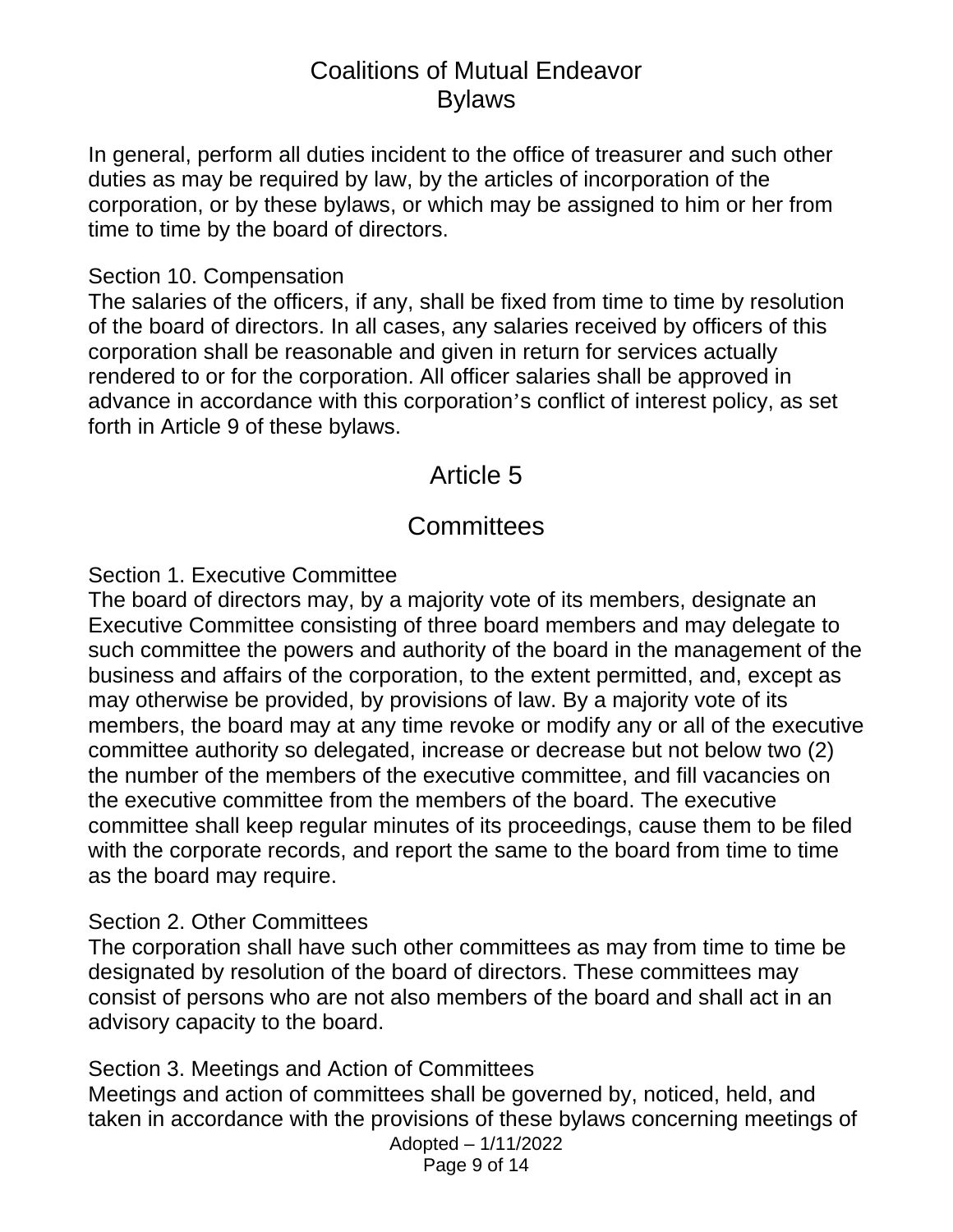the board of directors, with such changes in the context of such bylaw provisions as are necessary to substitute the committee and its members for the board of directors and its members, except that the time for regular and special meetings of committees may be fixed by resolution of the board of directors or by the committee.

The board of directors may also adopt rules and regulations pertaining to the conduct of meetings of committees to the extent that such rules and regulations are not inconsistent with the provisions of these bylaws.

# Article 6

## Execution of Instruments, Deposits, and Funds

Section 1. Execution of Instruments

The board of directors, except as otherwise provided in these bylaws, may by resolution authorize any officer or agent of the corporation to enter into any contract or execute and deliver any instrument in the name of and on behalf of the corporation, and such authority may be general or confined to specific instances. Unless so authorized, no officer, agent, or employee shall have any power or authority to bind the corporation by any contract or engagement or to pledge its credit or to render it liable monetarily for any purpose or in any amount.

#### Section 2. Checks and Notes

Except as otherwise specifically determined by resolution of the board of directors, or as otherwise required by law, checks, drafts, promissory notes, orders for the payment of money, and other evidence of indebtedness of the corporation shall be signed by the treasurer and countersigned by the Chair of the corporation.

#### Section 3. Deposits

All funds of the corporation shall be deposited from time to time to the credit of the corporation in such banks, trust companies, or other depositories as the board of directors may select.

#### Section 4. Gifts

The board of directors may accept on behalf of the corporation any contribution, gift, bequest, or devise for the nonprofit purposes of this corporation.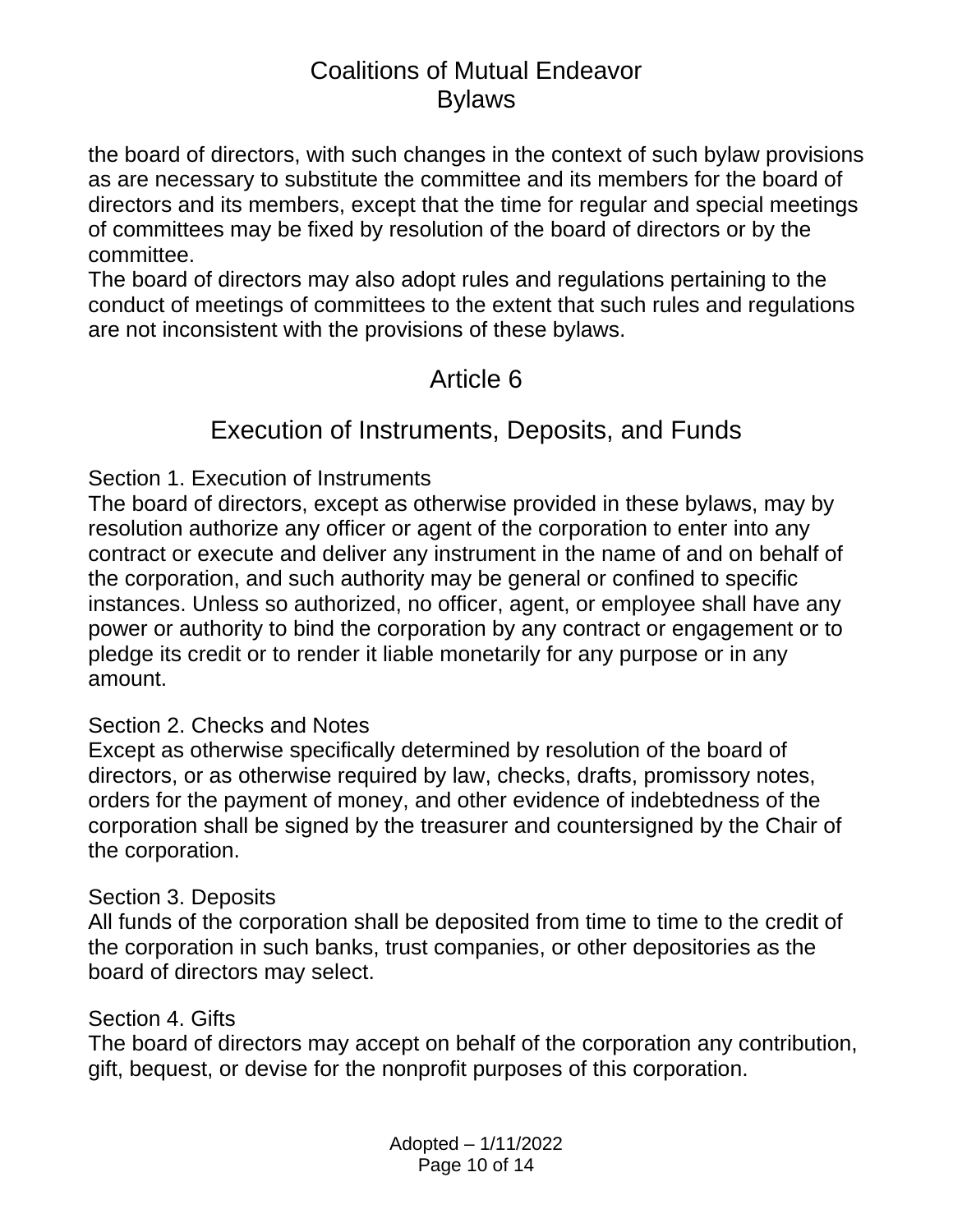# **Article 7**

## **Corporate Records, Reports, and Seal**

Section 1. Maintenance of Corporate Records

The corporation shall keep at its principal office:

a. Minutes of all meetings of directors, committees of the board, and, if this corporation has members, of all meetings of members, indicating the time and place of holding such meetings, whether regular or special, how called, the notice that is a contract of the contract of the contract of the contract of the contract of the contract of the contract of the contract of the contract of the contract of the contract of the contract of the contract of t

given, and the names of those present and the proceedings thereof;

b. Adequate and correct books and records of account, including accounts of its properties and business transactions and accounts of its assets, liabilities, receipts, disbursements, gains, and losses;

c. A record of its members, if any, indicating their names and addresses and, if applicable, the class of membership held by each member and the termination date of any membership;

d. A copy of the corporation's articles of incorporation and bylaws as amended to date, which shall be open to inspection by the members, if any, of the corporation at all reasonable times during office hours.

#### Section 2. Corporate Seal

The board of directors may adopt, use, and at will alter, a corporate seal. Such seal shall be kept at the principal office of the corporation. Failure to affix the seal to corporate instruments, however, shall not affect the validity of any such instrument.

Section 3. Directors' Inspection Rights

Every director shall have the absolute right at any reasonable time to inspect and copy all books, records, and documents of every kind and to inspect the physical properties of the corporation, and shall have such other rights to inspect the books, records, and properties of this corporation as may be required under the articles of incorporation, other provisions of these bylaws, and provisions of law.

#### Section 4. Members' Inspection Rights

If this corporation has any members, then each and every member shall have the following inspection rights, for a purpose reasonably related to such person's interest as a member:

> Adopted – 1/11/2022 Page 11 of 14 and 20 and 20 and 20 and 20 and 20 and 20 and 20 and 20 and 20 and 20 and 20 and 20 and 20 and 20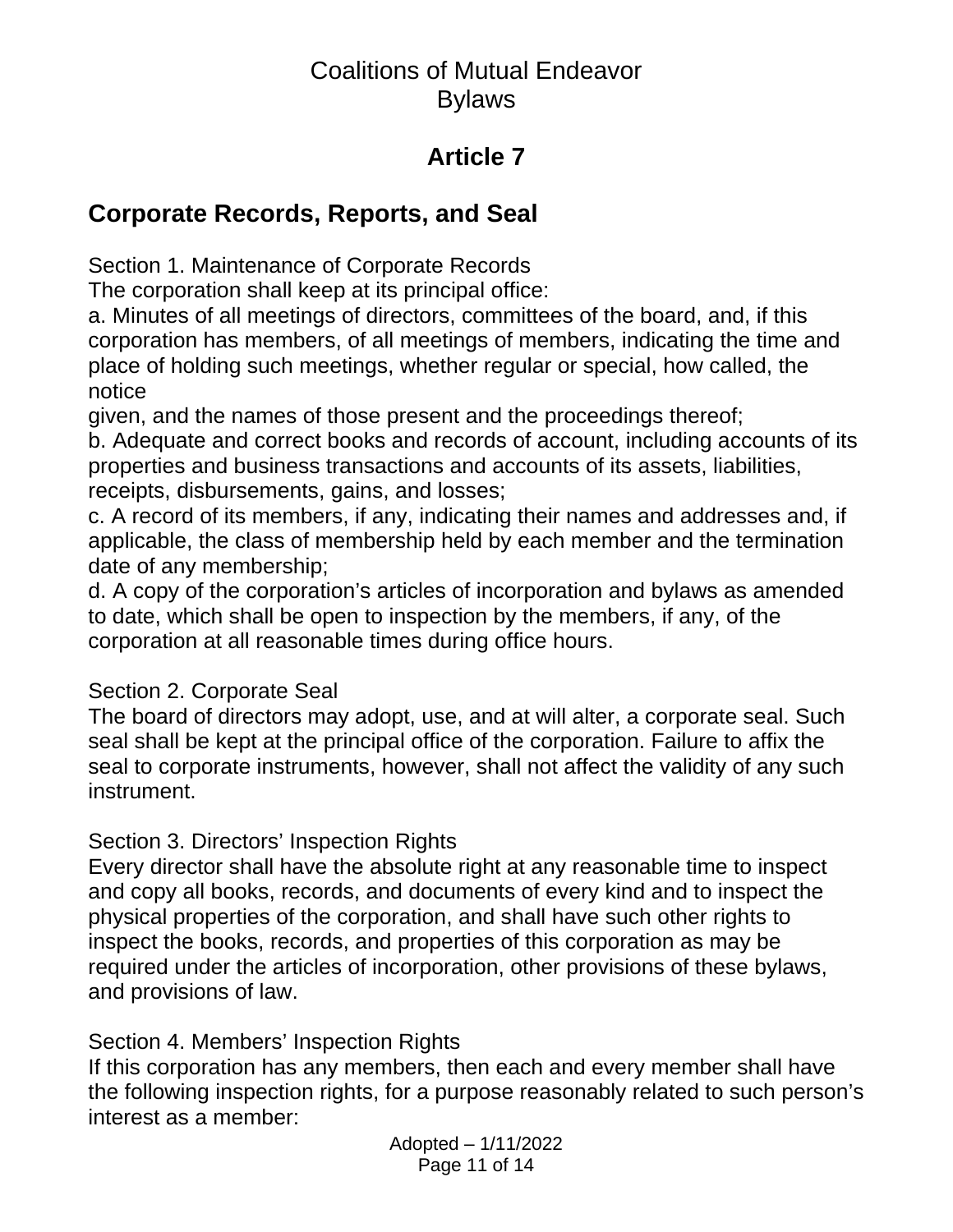a. To inspect and copy the record of all members' names, addresses, and voting rights, at reasonable times, upon written demand on the secretary of the corporation, which demand shall state the purpose for which the inspection rights are requested.

b. To obtain from the secretary of the corporation, upon written demand on, and payment of a reasonable charge to, the secretary of the corporation, a list of the names, addresses, and voting rights of those members entitled to vote for the election of directors as of the most recent record date for which the list has been compiled or as of the date specified by the member subsequent to the date of demand. The demand shall state the purpose for which the list is requested. The membership list shall be made available within a reasonable time after the demand is received by the secretary of the corporation or after the date specified therein as of which the list is to be compiled.

c. To inspect at any reasonable time the books, records, or minutes of proceedings of the members or of the board or committees of the board, upon written demand on the secretary of the corporation by the member, for a purpose reasonably related to such person's interests as a member. Members shall have such other rights to inspect the books, records, and properties of this corporation as may be required under the articles of incorporation, other provisions of these bylaws, and provisions of law.

#### Section 5. Right to Copy and Make Extracts

Any inspection under the provisions of this article may be made in person or by agent or attorney and the right to inspection shall include the right to copy and make extracts.

#### Section 6. Periodic Report

The board shall cause any annual or periodic report required under law to be prepared and delivered to an office of this state or to the members, if any, of this corporation, to be so prepared and delivered within the time limits set by law.

### **Article 8 IRC 501(c)(3) Tax Exemption Provisions**

Section 1. Limitations on Activities

No substantial part of the activities of this corporation shall be the carrying on of propaganda, or otherwise attempting to influence legislation (except as otherwise provided by Section 501(h) of the Internal Revenue Code), and this corporation shall not participate in, or intervene in (including the publishing or

> Adopted – 1/11/2022 Page 12 of 14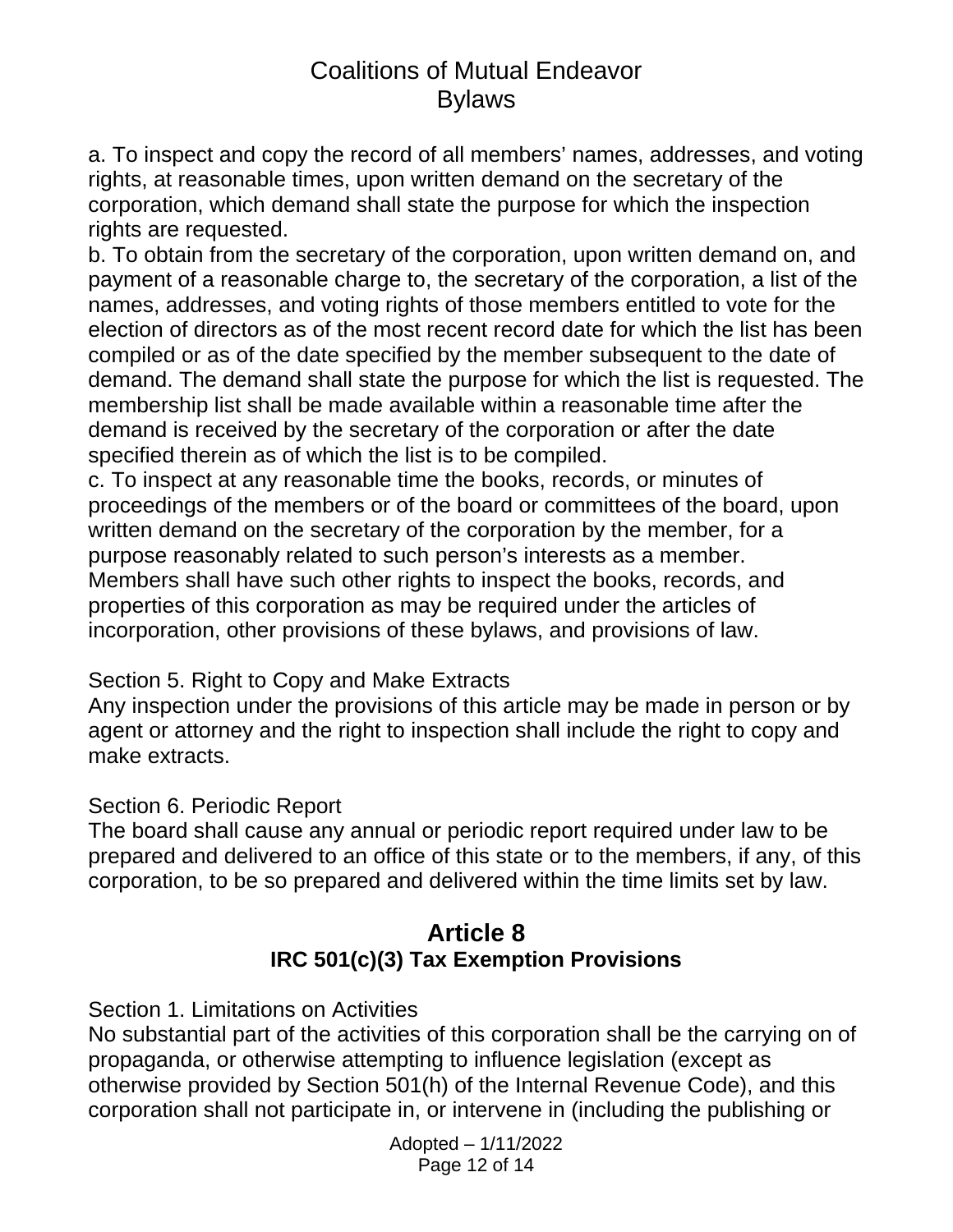distribution of statements), any political campaign on behalf of, or in opposition to, any candidate for public office. Notwithstanding any other provisions of these bylaws, this corporation shall not carry on any activities not permitted to be carried on (a) by a corporation exempt from federal income tax under Section 501(c)(3) of the Internal Revenue Code, or (b) by a corporation, contributions to which are deductible under Section 170(c)(2) of the Internal Revenue Code.

#### Section 2. Prohibition Against Private Inurement

No part of the net earnings of this corporation shall inure to the benefit of, or be distributable to, its members, directors or trustees, officers, or other private persons, except that the corporation shall be authorized and empowered to pay reasonable compensation for services rendered and to make payments and distributions in furtherance of the purposes of this corporation.

#### Section 3. Distribution of Assets

Upon the dissolution of this corporation, its assets remaining after payment, or provision for payment, of all debts and liabilities of this corporation, shall be distributed for one or more exempt purposes within the meaning of Section 501(c)(3) of the Internal Revenue Code or shall be distributed to the federal government, or to a state or local government, for a public purpose. Such distribution shall be made in accordance with all applicable provisions of the laws of this state.

Section 4. Private Foundation Requirements and Restrictions In any taxable year in which this corporation is a private foundation as described in Section 509(a) of the Internal Revenue Code, the corporation (1) shall distribute its income for said period at such time and manner as not to subject it to tax under Section 4942 of the Internal Revenue Code; (2) shall not engage in any act of self-dealing as defined in Section 4941(d) of the Internal Revenue Code; (3) shall not retain any excess business holdings as defined in Section 4943(c) of the Internal Revenue Code; (4) shall not make any investments in such manner as to subject the corporation to tax under Section 4944 of the Internal Revenue Code; and (5) shall not make any taxable expenditures as defined in Section 4945(d) of the Internal Revenue Code.

# **Article 9**

#### **Conflict of Interest and Compensation Approval Policies**

Adopted – 1/11/2022 Page 13 of 14